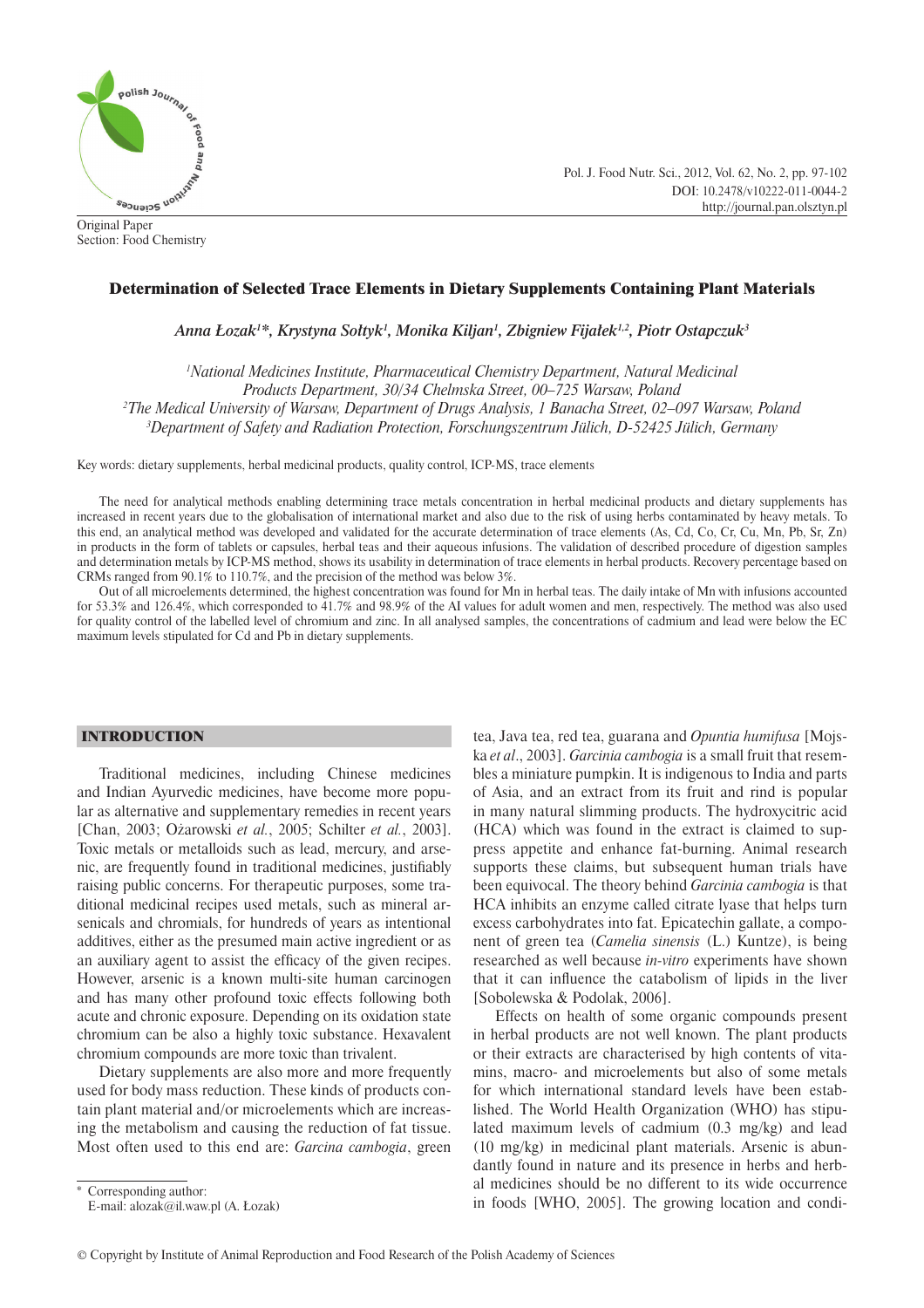tions, accumulation of some metals and also environmental pollution influence the element's concentration in a plant [Baranowska *et al*., 2002; Gasser *et al*., 2009; Kabata- -Pendias, 2004]. Considering the rising concern with respect to metals in traditional medicines among the general public, this paper is intended to offer a platform to discuss the pharmacology and toxicology of metals in traditional medicines. The discussion is intended to be candid and open with the aim of driving a science-based regulatory approach for comprehensive safety evaluation and optimal risk assessment for metals in traditional medicines. This topic will also be of interest to others engaged in wider aspects of metal toxicology, neurotoxicology, cancer research, risk assessment, clinical intervention, safety evaluation and regulatory affairs. Commission Regulation (EC) No 629/2008 of 2 July 2008, amending Regulation (EC) No 1881/2006 set maximum levels for certain metals in food supplements: lead (3.0 mg/kg); cadmium (1.0 mg/kg); mercury (0.10 mg/kg).

Microelements, including: Co, Cr, Cu, F, Fe, I, Mn, Mo, Se, Zn, are necessary for the proper functioning of living organisms. For the trace elements the safety limit between essential and toxic doses is thin. Therefore, the Estimated Average Requirement (EAR), Recommended Dietary Allowances (RDA) and Adequate Intake (AI) were established [Expert Group…2003; Gawęcki, 2010; Martindale, 2007].

The dietary supplements used for body mass reduction contain mostly chromium and zinc. Chromium is an essential trace element needed for maintenance of normal carbohydrate metabolism. Chromium trichloride has been given as a chromium supplement in total parenteral nutrition. Over the past decades, chromium supplementation has been established to be beneficial in individuals with metabolic syndrome, impaired glucose tolerance or type 2 diabetes. Increased lean body mass and decreased total body fat have been attributed to trivalent chromium and chromium compounds that had been used to enhance weight loss. However, the more recently reported studies, suggest that patient selection may be an important factor in determining clinical response to chromium [Wang & Cefalu, 2010].

Zinc is an essential trace mineral that is a component of over 200 enzymes, and have a function of enzymes activator [Expert Group…2003; Martindale, 2007]. Zinc is necessary for cell division, synthesis and degradation of carbohydrates, lipids and proteins. Zinc salts are readily absorbed in the upper small intestine and zinc is stored in the liver, pancreas, kidney, bones, voluntary muscles, parts of the eyes, prostate gland, sperm, skin, hair, and fingernails. However, because of the small intestine only absorbs what is currently needed, it is important that zinc is constantly replaced.

Other elements also have a role in the metabolic process, such as: cobalt (an integral component of Vitamin B12 (cyanocobalamin)), copper (transports oxygen through the body, and influences the metabolism of lipids), manganese (bone development and maintenance of strong bones, utilisation of thiamine, support in the activation of enzymes that are necessary for the body's proper use of biotin, B1 and vitamin C) and strontium (behaves similarly to calcium, although it is not homeostatically controlled, *i.e.*, the body does not actively regulate levels within the cells) [WHO, 1996].

The health risk caused by micro- and macroelements consumed with herbs and their infusions is strongly determined by the form of the element involved [Blicharska *et al*., 2007; Leśniewicz *et al.*, 2006; Łozak *et al*., 2002].

In risk assessment, oral exposures are typically stated in terms of the external dose or intake. For this reason it is important to validate appropriate analytical procedure to control the labelled level of added elements (Cr and Zn) and also to determine the content of other elements in medicinal products and in herbal teas infusions.

The aim of this research was, therefore, to validate a procedure for trace element determination based on micro-wave digestion and inductively-coupled plasma mass spectrometry (ICP-MS) method. The validated method was used for the determination of selected elements in herbal products and herbal tea infusions.

### **MATERIAL AND METHODS**

#### **Instrumentation**

All ICP-MS measurements were carried out with an ICP mass spectrometer Thermo Electron X Series II (Thermo Electron Corporation, USA). The plant material was ground with the use of a vibration mill Testchem - S (Testchem, Pszów, Poland) made of corundum. Sample decomposition was performed in a microwave decomposition unit UniClever (Plazmatronika-Service, Wroclaw, Poland).

#### **Standards and reagents**

Basic stock solutions containing 1.0 mg/mL (Merck, Darmstadt, Germany) of elements (As, Cd, Co, Cr, Cu, Mn, Pb, Sr and Zn) were used for the preparation of a diluted standard solution. Digestion was done using concentrated nitric acid for ICP-MS (Merck). The indium and caesium stock solution containing 1.0 mg/mL was obtained from Merck. Distilled deionised water (Nanopure Deionization System, Barnstead, Boston, MA, USA) was used for the preparation of all solutions. Argon of 99.995% purity was supplied by BOC GAZY (Warsaw, Poland).

### Samples and sample preparation

The method's accuracy was validated using the following certified reference materials (CRM): Tea Leaves (INCT-TL-1), Mixed Polish Herbs (INCT-MPH-2) [Dybczyński *et al.*, 2004] and Tea (NCS ZC 73014, China National Analysis Center for Iron and Steel, Beijing, China).

Samples of: (1) Slim Figura 1 Burning (lot S-63-L, content: pu-erh tea, mate leaf, guarana seed, chamomile flower, peppermint leaf, *Garcinia cambogia* fruit extract, fennel and aniseed), daily dose: 3 bags for the tea preparation; (2) Slim Figura 2 Cleaning (lot S-21-L, content: red-sorrel flower, green tea, dandelion root, nettle leaf, verbenae herba, guarana seed, licorice root, chicory root), daily dose: 3 bags for the tea preparation; (3) Slim Figura 3 Stabilisation (lot S-14-l, content: mate leaf, apple, licorice root, guarana seed, ginseng root, L-carnitine, daily dose: 3 bags for the tea preparation; (4) Figurella capsules (lot 4168, content: green tea extract, birch leaf, green mate, coleus forskohlli, 4–5 capsules daily; (5) Chrom tablets (lot 25.04.2006, con-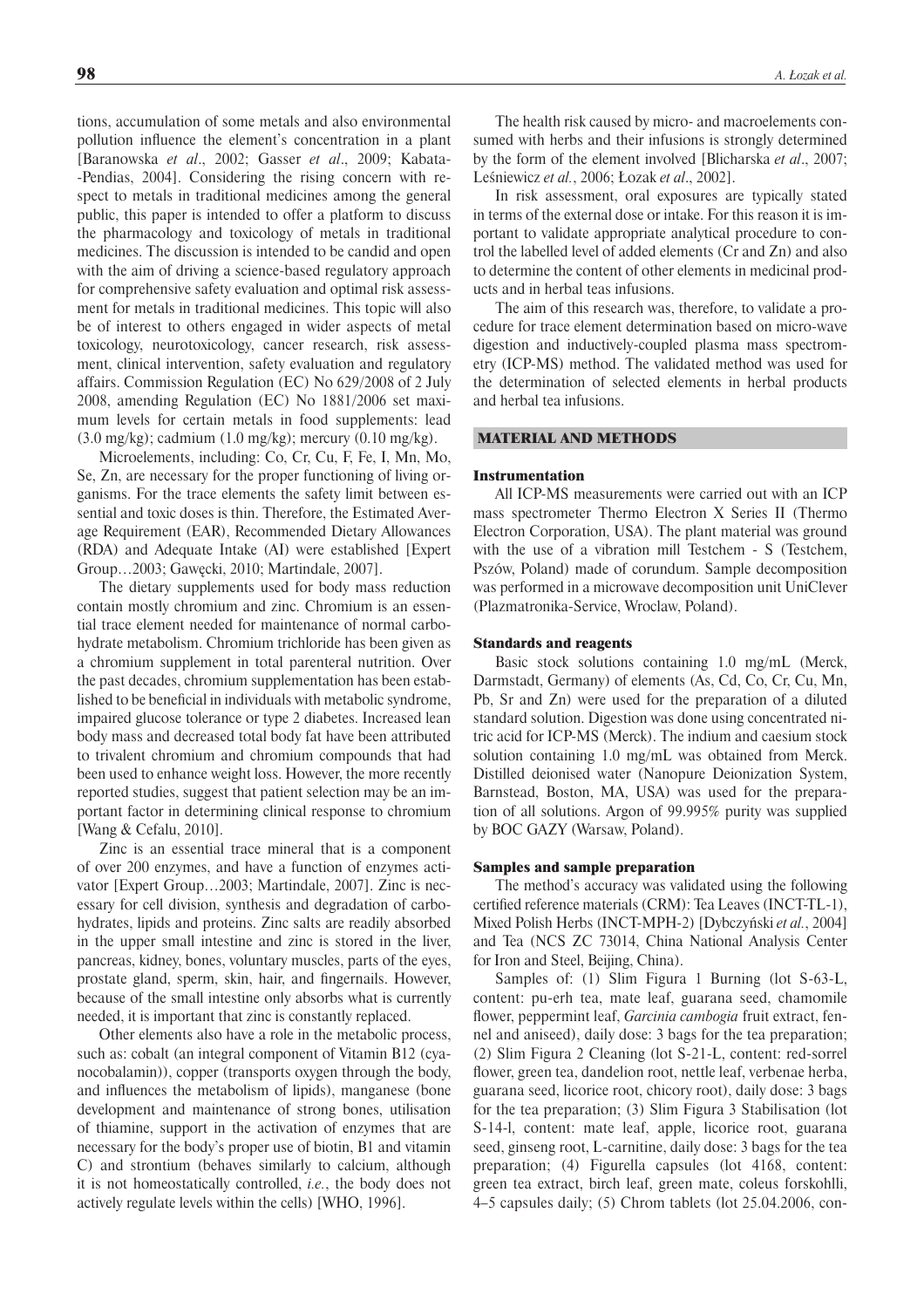

FIGURE 1. Solid samples preparation procedure before the ICP-MS determination.

tent: 30 µg chromium (as chromium chloride), 9 mg zinc (as zinc gluconate), green tea extract and vitamin B6, 1 tablet daily; and (6) Bio-Chrom tablets (lot 0600787, content: 50 µg of chromium produced by yeast, 1 tablet daily, were analysed in the study.

The method of solid sample preparation prior to ICP-MS determination is presented in Figure 1. For preparation of the tea infusion 100 mL of boiling water were poured onto a tea bag in a glass beaker and the beaker was then covered. After 10 min the bag was removed and, after cooling down to room temperature, the solution was transferred into a 100 mL volumetric flask. After addition of internal standard the samples were diluted with water to a final volume of 100 mL. The internal standard of In was used to eliminate interferences in determination of As, Co, Cr, Cu, Mn, Sr and Zn while the Cs internal standard was used to correct Cd and Pb results.

#### Determination of total content of elements

The ICP-MS measurement were performed using the following parameters: R.f. power 1380 W, background line  $<$  0.5 counts/s, Ar flow: plasma: 12.5–12.6 L/min; support: 0.78–0.79 L/min, nebulizer: 0.81–0.84 L/min, proportion of double charged ions  $^{137}Ba^{+2/137}Ba$  less than 3.0%, proportion of oxide ions  $^{156}CeO/^{140}Ce$  less than  $2.0\%$ ;  $^{115}In/^{220}Bkg$ >800 000; acquisition time for 3 replicates 24 s.

## RESULTS AND DISCUSSION

Before the procedure for element determination in different slimming products by ICP-MS was used, a validation of some parameters was done (calibration curve, linearity range, accuracy, precision, detection and determination limit). For quality assurance, the Standard Reference Material, Tea (NCS ZC 73014) was used (Table 1). To confirm measurement accuracy use was made of three CRMs: Tea Leaves (INCT-TL-1), Mixed Polish Herbs (INCT-MPH-2) and Tea (NCS ZC 73014). The results obtained (Table 2) demonstrate that the range of accuracy was between 94% and 100% for As, 100% and 106% for Cd, 93% and 104% for Co, 94% and 98% for Cr, 98% and 102% for Cu, 100% and 106% for Mn, 94% and 111% for Pb, 90% and 104% for Sr, 100% and 106% forZn. A good consistency between the determined and certified values for all elements indicates that the described procedure can be used for elements determination in plant materials. Additionally, to verify the digestion procedure and measurement accuracy of tablet and capsule samples, the recovery analysis was carried out by adding the standard. The recovery analysis was conducted for four elements (Cd, Cr, Pb, Zn). Contents of Cr and Zn were labelled by the producer. Cd and Pb were limited by the EC. The range of recovery was between 97% and 105% for Cr, 87% and 106% for Zn, 101% and 103% for Cd, 87% and 104% for Pb.

In the Chrom and Bio-Chrom products the labelled value for chromium was 30 and 50 µg per tablet, respectively. Concentrations of chromium found by ICP-MS measurements in both samples (Table 3) do not demonstrate significantly different values. Also the concentration of Zn found in Chrom tablets is very close to the labelled value of 9 mg. Comparing to the AI values of 25 and 35 μg/day for adult women and men, the daily intake values of Cr represent 126% and 90%

TABLE 1. Validation parameters for element determination in CRM Tea (NCS ZC 73014).

| Element         | Range $(\mu g/L)$ | Linear equation      | Correlation<br>coefficient | Precision $(n=6)$<br>$(RSD \%)$ | $LOD$ (ng/L)   | $LOQ$ (ng/L) |
|-----------------|-------------------|----------------------|----------------------------|---------------------------------|----------------|--------------|
| $52$ Cr         | $0.5 - 10.0$      | $Y=18738X+2660$      | 0.9999                     | 0.69                            | 11             | 34           |
| $55$ Mn         | $0.5 - 20.0$      | $Y = 30957X + 1746$  | 0.9999                     | 0.73                            | 17             | 50           |
| $59$ Co         | $0.5 - 6.0$       | $Y = 20823X + 295$   | 0.9999                     | 1.27                            | $\overline{c}$ | 7            |
| $65$ Cu         | $0.5 - 10.0$      | $Y = 5190X + 2138$   | 0.9997                     | 0.50                            | 57             | 173          |
| $66$ Zn         | $1.0 - 15.0$      | $Y = 7410X + 3990$   | 1.0000                     | 0.34                            | 69             | 209          |
| $75$ As         | $0.5 - 2.5$       | $Y = 3151X - 2$      | 0.9993                     | 1.20                            | $\overline{4}$ | 13           |
| 88 Sr           | $0.5 - 10.0$      | $Y = 30722X + 2573$  | 0.9999                     | 0.50                            | $\mathcal{I}$  | 21           |
| $111 \text{Cd}$ | $0.1 - 2.5$       | $Y = 10514X + 82$    | 0.9999                     | 0.69                            | $\overline{2}$ | 5            |
| $208$ Ph        | $2.0 - 20.0$      | $Y = 30139X + 76275$ | 0.9996                     | 0.84                            | 198            | 599          |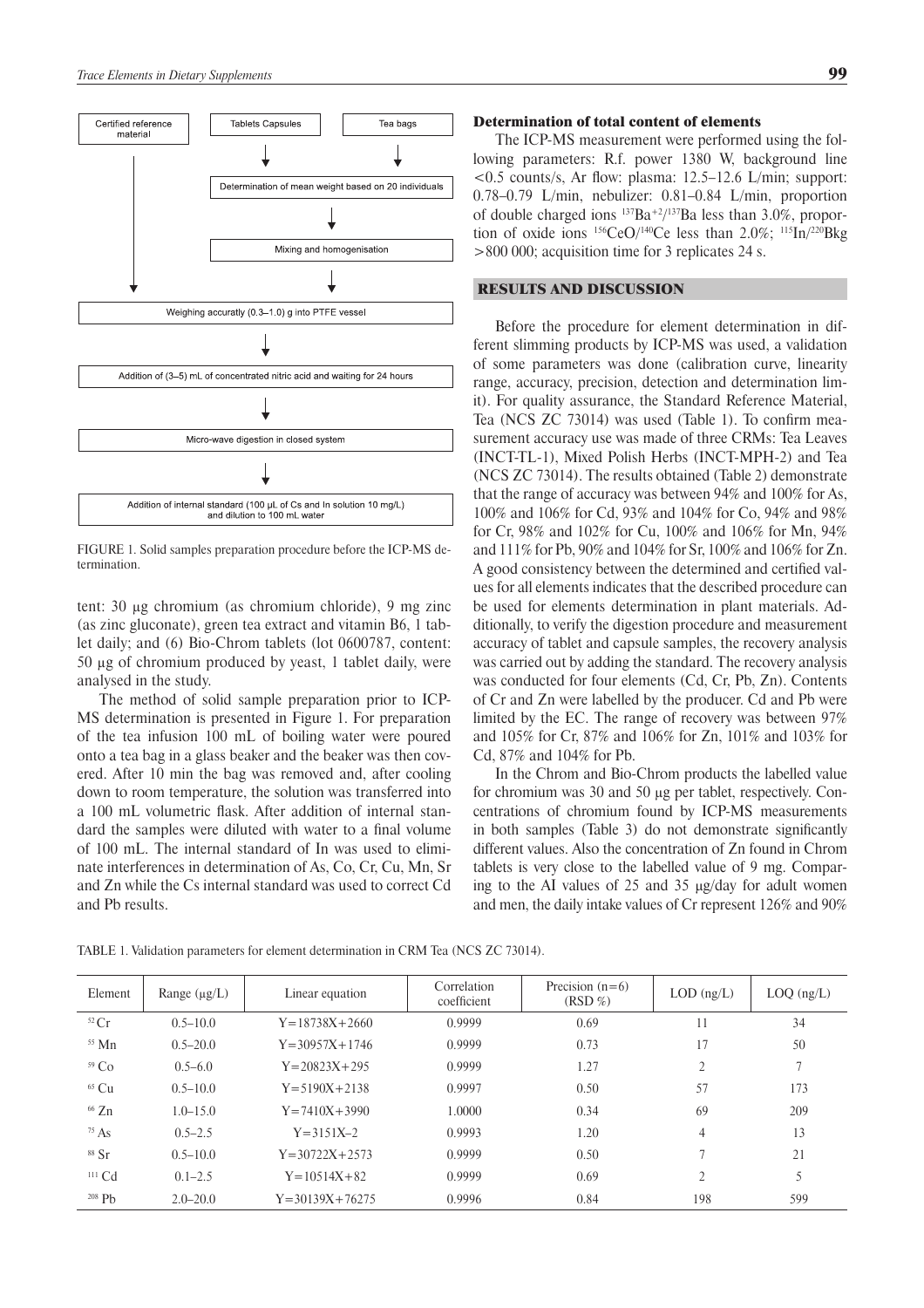| Element             | As              | C <sub>d</sub> | Co              | Cr              | Cu              | Mn                | Pb              | Sr             | Zn             |
|---------------------|-----------------|----------------|-----------------|-----------------|-----------------|-------------------|-----------------|----------------|----------------|
| <b>INCT-TL-1</b>    |                 |                |                 |                 |                 |                   |                 |                |                |
| Certified           | (ng/g)          | (ng/g)         | (ng/g)          | (mg/kg)         | (mg/kg)         | $(\%)$            | (mg/kg)         | (mg/kg)        | (mg/kg)        |
| value               | $85 - 131$      | $26.2 - 34.2$  | 345-429         | $1.69 - 2.13$   | $18.9 - 21.9$   | $0.141 - 0.168$   | $1.54 - 2.02$   | $19.1 - 22.5$  | $32.0 - 37.4$  |
| Determined<br>value | $100 \pm 7$     | $32.0 \pm 0.5$ | $367 \pm 18$    | $1.80 \pm 0.08$ | $20.6 \pm 0.6$  | $0.166 \pm 0.002$ | $1.68 \pm 0.12$ | $21.4 \pm 0.3$ | $36.5 \pm 1.0$ |
| $RSD(\%)$           | 2.50            | 0.86           | 2.56            | 2.63            | 1.55            | 0.55              | 3.90            | 0.52           | 0.89           |
| <b>INCT-MPH-2</b>   |                 |                |                 |                 |                 |                   |                 |                |                |
| Certified           | (ng/g)          | (ng/g)         | (ng/g)          | (mg/kg)         | (mg/kg)         | (mg/kg)           | (mg/kg)         | (mg/kg)        | (mg/kg)        |
| value               | 168-214         | 184-214        | 185-235         | $1.56 - 1.82$   | $7.24 - 8.30$   | $179 - 203$       | $1.93 - 2.39$   | $34.9 - 40.3$  | $31.4 - 35.6$  |
| Determined<br>value | $183 \pm 8$     | $200 \pm 3$    | $196 \pm 11$    | $1.65 \pm 0.03$ | $7.92 \pm 0.03$ | $199 \pm 1$       | $2.24 \pm 0.11$ | $39.3 \pm 0.3$ | $33.4 \pm 0.1$ |
| $RSD(\%)$           | 3.84            | 1.44           | 3.93            | 1.83            | 0.36            | 0.26              | 4.36            | 0.63           | 0.30           |
| <b>NCS ZC 73014</b> |                 |                |                 |                 |                 |                   |                 |                |                |
| Certified           | (mg/kg)         | (ng/g)         | (mg/kg)         | (mg/kg)         | (mg/kg)         | (mg/kg)           | (mg/kg)         | (mg/kg)        | (mg/kg)        |
| value               | $0.08 - 0.10$   | $58 - 66$      | $0.20 - 0.24$   | $0.35 - 0.55$   | $17.9 - 19.3$   | 480-520           | $1.3 - 1.7$     | $7.9 - 10.3$   | $49 - 53$      |
| Determined<br>value | $0.09 \pm 0.01$ | $62 + 7$       | $0.23 \pm 0.01$ | $0.43 \pm 0.02$ | $18.3 \pm 0.2$  | $501 \pm 5$       | $1.66 \pm 0.04$ | $8.2 \pm 0.3$  | $51 \pm 1$     |
| $RSD(\%)$           | $\mathbf{0}$    | 5.37           | 1.90            | 2.85            | 0.47            | 0.51              | 0.28            | 1.82           | 0.97           |

TABLE 2. Element determination in CRMs by the applied procedure (n (digestion) = 4, m (measurement from each digestion) = 3).

TABLE 3. Element content (in µg/tablet and µg/capsule) in Chrom (mean tablet weight: 0.250 g), Bio-Chrom (mean tablet weight: 0.460 g), Figurella (mean capsule content: 0.415 g) and daily intake in compliance with a daily dose indicated on the product's label; determined by ICP-MS ( $n = 4$ ).

|                    | Chrom                                                |                      | Bio-Chrom                                            |                      | Figurella            |                       |                           |
|--------------------|------------------------------------------------------|----------------------|------------------------------------------------------|----------------------|----------------------|-----------------------|---------------------------|
| Element            | Content $(\mu g)$ ,<br>equivalent to<br>daily intake | <b>RSD</b><br>$(\%)$ | Content $(\mu g)$ ,<br>equivalent to<br>daily intake | <b>RSD</b><br>$(\%)$ | Content<br>$(\mu g)$ | <b>RSD</b><br>$(\% )$ | Daily intake<br>$(\mu g)$ |
| As                 | $0.012 \pm 0.003$                                    | 12.0                 | $0.014 \pm 0.002$                                    | 8.75                 | $0.042 \pm 0.002$    | 2.92                  | 0.21                      |
| Cd                 | $0.106 \pm 0.001$                                    | 0.67                 | $0.030 \pm 0.002$                                    | 4.97                 | $0.019 \pm 0.001$    | 2.25                  | 0.095                     |
| Co                 | $0.010 \pm 0.001$                                    | 4.76                 | $0.278 \pm 0.004$                                    | 0.82                 | $0.047 \pm 0.002$    | 2.13                  | 0.235                     |
| Cr                 | $31.4 \pm 0.1$<br>(labeled with $30 \mu$ g)          | 0.26                 | $47.7 \pm 0.5$<br>(labeled with $50 \mu$ g)          | 0.54                 | $0.329 \pm 0.015$    | 2.44                  | 1.645                     |
| Cu                 | $0.316 \pm 0.015$                                    | 2.66                 | $1.280 \pm 0.033$                                    | 1.41                 | $2.18 \pm 0.01$      | 0.29                  | 10.9                      |
| Mn                 | $0.844 \pm 0.034$                                    | 2.18                 | $1.12 \pm 0.01$                                      | 0.53                 | $133 \pm 3$          | 1.24                  | 665                       |
| Pb                 | $0.294 \pm 0.033$                                    | 6.14                 | $0.372 \pm 0.037$                                    | 5.35                 | $0.042 \pm 0.010$    | 13.6                  | 0.21                      |
| Sr                 | $0.052 \pm 0.009$                                    | 9.12                 | $2.14 \pm 0.01$                                      | 0.34                 | $1.68 \pm 0.02$      | 0.51                  | 8.4                       |
| Zn<br>(content mg) | $9.17 \pm 0.45$<br>(labeled with $9 \mu$ g)          | 2.65                 | $23.84 \pm 0.29$                                     | 0.66                 | $15.4 \pm 0.5$       | 1.90                  | 77                        |

for Chrom tablets, as well as 191% and 136% for Bio-Chrom tablets, respectively. The daily intake of Zn in Chrom tablets represents 115% RDA value for adult women (which means 8 mg/day) and 83% RDA value for adult men (which means 11 mg/day). Figurella is a product based on plant extracts and has no added chromium. The concentration of Cr was 0.329 µg in one capsule, which corresponds to 1.645 µg Cr in a daily dose. It means 7% and 5% of AI values for women and men, respectively. A significantly higher content of Mn was determined in Figurella (133 µg/capsule) in comparison to Bio- -Chrom (1.12 µg/tablet) and Chrom (0.844 µg/tablet) products. The daily intake of Mn with prescribed Figurella dosage was 37% and 29% of the AI values of 1800 and 2300 µg/day for adult women and adult men, respectively.

The concentrations of As, Co, Cu, Mn and Zn in samples of System Slim Figura 1 Burning, System Slim Figura 2 Cleaning and System Slim Figura 3 Stabilisation (Figure 2) demonstrate that there are no significant differences in elements content between all the plant materials including the CRM Tea. Out of all determined microelements, the highest concentration was found for Mn, namely 741.1, 277.1 and  $614.3 \mu g/g$  in Slim Figura 1, Slim Figura 2 and Slim Figura 3, respectively. The daily Mn intake from infusions obtained from the examined products represented 74.2% and 58%, 53.3% and 41.7%, 126.4% and 98.9% of the AI values for adult women and men, respectively. The lowest contents were recorded for As, Cd and Pb. The daily intake of these toxic elements was at a significantly lower level, ac-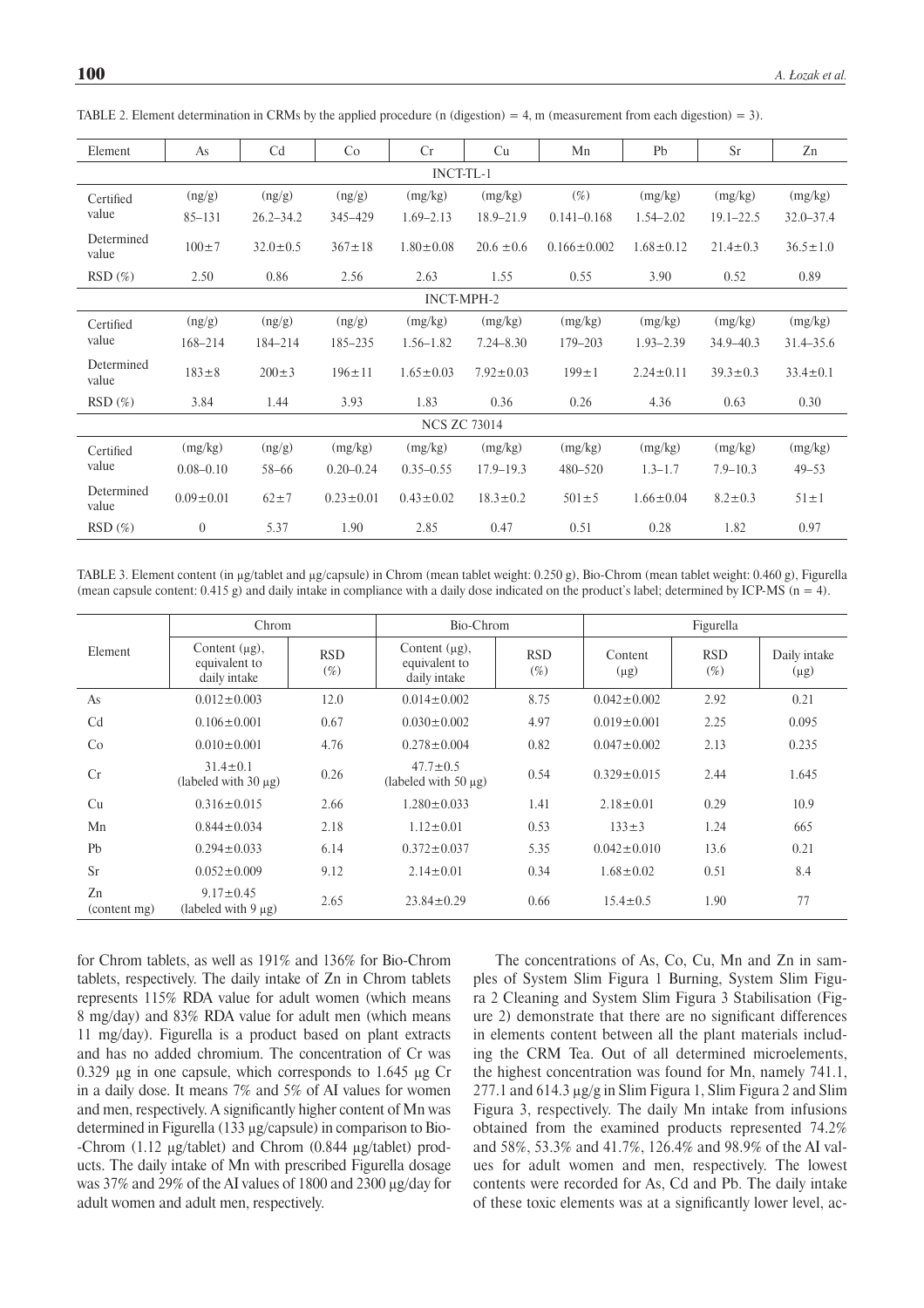|                | Slim Figura 1          |                      |                                                          | Slim Figura 2          |                      |                                                          | Slim Figura 3          |                      |                                                          |
|----------------|------------------------|----------------------|----------------------------------------------------------|------------------------|----------------------|----------------------------------------------------------|------------------------|----------------------|----------------------------------------------------------|
| Element        | Content<br>$(\mu g/g)$ | <b>RSD</b><br>$(\%)$ | Daily intake<br>with infusion<br>$(\mu$ g/daily<br>dose) | Content<br>$(\mu g/g)$ | <b>RSD</b><br>$(\%)$ | Daily intake<br>with infusion<br>$(\mu$ g/daily<br>dose) | Content<br>$(\mu g/g)$ | <b>RSD</b><br>$(\%)$ | Daily intake<br>with infusion<br>$(\mu$ g/daily<br>dose) |
| As             | $0.265 \pm 0.005$      | 1.21                 | 0.195                                                    | $0.144 \pm 0.021$      | 7.68                 | 0.165                                                    | $0.078 \pm 0.005$      | 3.72                 | 0.234                                                    |
| C <sub>d</sub> | $0.065 \pm 0.003$      | 3.04                 | 0.087                                                    | $0.005 \pm 0.001$      | 11.78                | 0.024                                                    | $0.137 \pm 0.005$      | 2.10                 | 0.165                                                    |
| Co             | $0.349 \pm 0.034$      | 5.33                 | 0.585                                                    | $0.335 \pm 0.022$      | 3.55                 | 0.879                                                    | $0.085 \pm 0.012$      | 7.27                 | 0.189                                                    |
| Cr             | $1.325 \pm 0.055$      | 2.30                 | 1.461                                                    | $0.648 \pm 0.029$      | 2.47                 | 1.197                                                    | $0.404 \pm 0.003$      | 0.45                 | 1.857                                                    |
| Cu             | $15.36 \pm 0.11$       | 1.22                 | 14.00                                                    | $8.700 \pm 0.040$      | 0.27                 | 11.66                                                    | $7.404 \pm 0.355$      | 2.61                 | 25.41                                                    |
| Mn             | $741.9 \pm 14.0$       | 1.04                 | 1335                                                     | $277.1 \pm 0.9$        | 3.81                 | 959                                                      | $614.3 \pm 32.4$       | 2.86                 | 2275                                                     |
| Sr             | $25.11 \pm 0.17$       | 0.39                 | 24.51                                                    | $65.83 \pm 0.39$       | 0.31                 | 126                                                      | $44.73 \pm 0.10$       | 1.18                 | 29.15                                                    |
| Zn             | $50.85 \pm 3.06$       | 3.29                 | 80.22                                                    | $27.23 \pm 0.99$       | 1.99                 | 64.17                                                    | $30.44 \pm 1.61$       | 2.87                 | 55.38                                                    |
| Pb             | $0.169 \pm 0.014$      | 4.71                 | $\ast$                                                   | $0.067 \pm 0.026$      | 21.20                | $\ast$                                                   | $0.359 \pm 0.069$      | 10.33                | $\ast$                                                   |

TABLE 4. Element content ( $\mu g/g$ ) in Slim Figura products and daily intake with infusion ( $\mu g/d$ aily dose); determined by ICP-MS (n = 4).

\* daily intake with infusion below the limit of determination (0.599  $\mu$ g/L).



FIGURE 2. Comparison of element concentration pattern for different herbal products.

cording to PTWI (Provisional Tolerable Weekly Intake) of arsenic (25 µg/kg BW/week), cadmium (7 µg/kg BW/week) and lead (25 µg/kg BW/week) [Gawęcki, 2010].

To estimate the content of elements extracted by hot water from the tea bags (Figure 3) some experiments were performed under different conditions. Extending the extraction time and keeping the extraction temperature constant at  $100^{\circ}$ C has no significant influence on elements concentration in the infusion. The highest extraction level of 80% was stated for Cd in Slim Figura 2.The extraction of over 50% was received in Slim Figura 2 and Slim Figura 3 for Cr and Mn. The lowest level of extraction, *i.e.* below 10%, was obtained in the case of As and Sr in Slim Figura 1 and Slim Figura 3. The extraction rate of lead was low, and in all infusions lead concentration in the solution was below the limit of quantification  $(0.599 \mu g/L)$  (see Table 4).

### **CONCLUSIONS**

The data presented demonstrate that it is possible to use ICP-MS after microwave digestion to check the labelled values of some elements in dietary supplements. It is also possible to determine other elements important for risk assessment or health status. In all analysed samples, the concentrations of cadmium and lead were below the EC maximum level for Cd and Pb in dietary supplements.



FIGURE 3. Extraction efficiency of determined elements from herbal teas.

The results are only applying to the products, that were tested in this study. This research can be a contribution to the further study on dietary supplements used for body mass reduction.

In the case of dietary supplements with the addition of chromium and zinc, due to the fact that the added amounts are close to the recommended daily intake, especially for chromium, it is important that the label should include this information.

#### **REFERENCES**

- 1. Baranowska I., Srogi K., Włochowicz A., Szczepanik K., Determination of heavy metal contents in samples of medicinal herbs. Pol. J. Environ. Stud., 2002, 11, 467–471.
- 2. Blicharska E., Kocjan R., Błażewicz A., Determination of the content of iron, manganese, zinc, copper, cadmium and lead in the herbal teas. Bromat. Chem. Toksykol., 2007, 40, 145–151 (in Polish; English abstract).
- 3. Chan K., Some aspects of toxic contaminants in herbal medicines. Chemosphere, 2003, 52, 1361–1371.
- 4. Commission Regulation (EC) No 629/2008 of 2 July 2008, amending Regulation (EC) No 1881/2006 setting maximum levels for certain contaminants in foodstuffs.